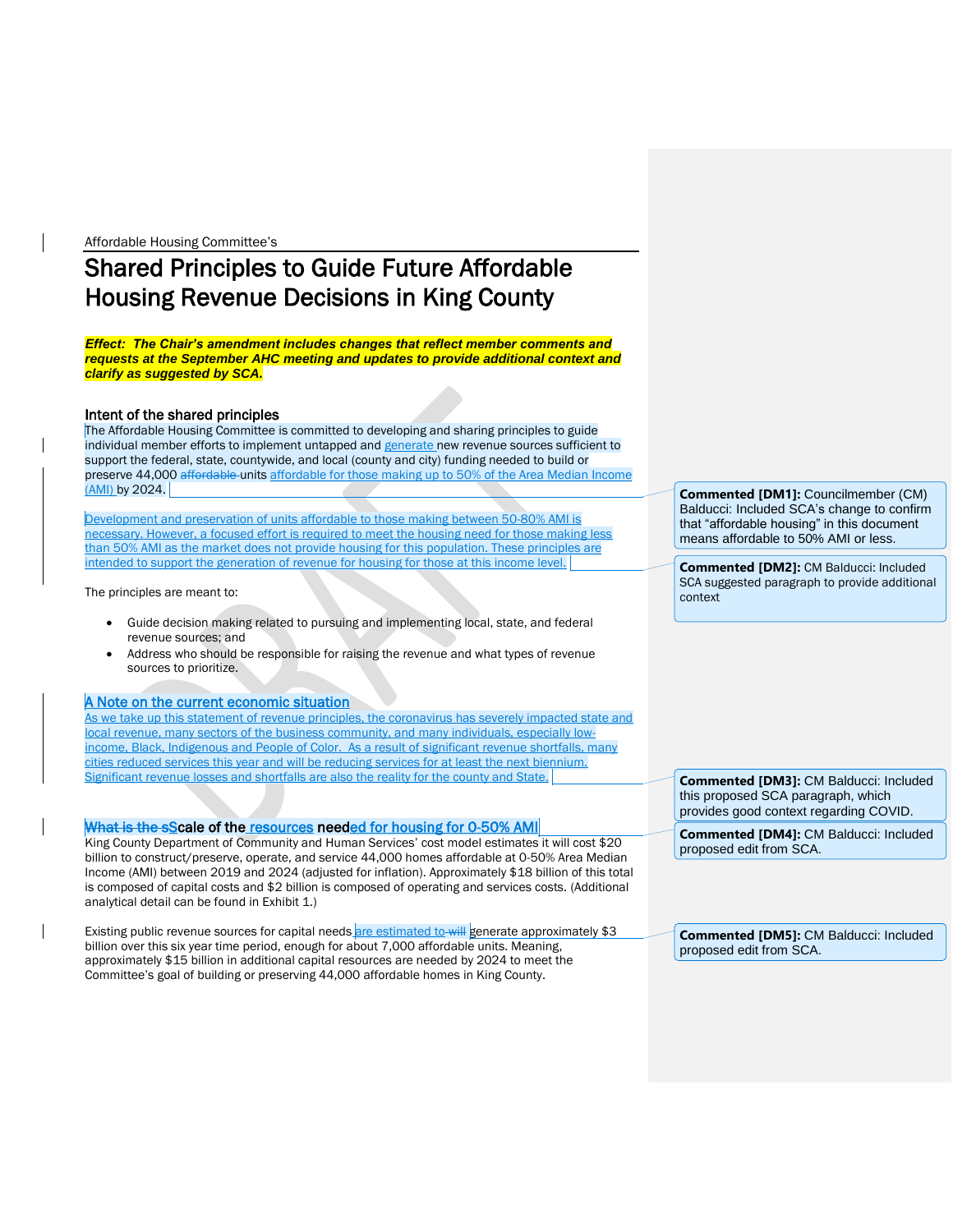Assuming federal, state, and local contributions grow proportionally, the local government share of the \$18 billion capital cost to build or preserve 44,000 units would be roughly \$5 billion, or 25% of the overall capital revenue needed. Strategies, such as updating land use codes, streamlining permitting, and others, could reduce the cost of building affordable housing and, therefore, reduce the total revenue needed to meet the 44,000 unit goal.

#### Proposed shared principles

- 1. Government and other funders should aim to deploy existing and new revenue tools sufficient to meet the need to build or preserve 44,000 units affordable at or below 50% AMI.
- 2. Local governments should work to ensure that all levels of government are actively engaged in addressing the challenge and maximizing **leverageable opportunities** to leverage funds, including all of the following:
	- a. The County and cities should implement all available revenue tools as swiftly as possible. The County and cities should maximize the impact of existing resources They should also and explore securging and/or implementing new revenue tools that do not place a disproportionately burden-on low-income households. This means maximizing the impact of the authority already available while also ensuring that new revenue tools are progressive.
	- b. The State should increase existing funding sources and authorize new, progressive sources that do not place a disproportionate burden on low-income households, to the greatest extent possible.
	- c. The Federal government should increase the amount of funding available at the local level, including: stabilizing and increasing the Low Income Housing Tax Credit program, Housing Choice Voucher Program (Section 8), and direct housing infrastructure investments.
	- d. The County and cities should implement strategies to support affordable housing development and increase housing choices at all income levels. Appropriate strategies include those that: preserve current affordable housing, incentivize the creation of affordable housing, reduce the cost to build and operate affordable housing, increase the supply of housing, and diversify housing options.
- 3. Government and other funders should partner with communities most disproportionately impacted by the housing crisis, including extremely low-income households and Black, Indigenous, and People of Color (BIPOC) communities to inform resource design and allocation decisions. These decisions should prioritize strategies that reduce and undo disproportionate harm to these communities consistent with Principle 8, recognizing that specific needs of these communities may vary based on location.
- 4. The business and philanthropic communities should play a significant and sustained role in filling the resource gap and piloting new strategies.

**Commented [DM6]:** Jane Broom: The way this is framed indicates that if the money was there, the 44k unit goal would be reached, which isn't necessarily true. Include a note that multiple strategies are needed to reach the goal besides just money.

**Commented [DM7R6]:** Language added.

**Commented [AM8]:** Susan Boyd: Continue to emphasize the role of local governments within the principles.

**Commented [DM9R8]:** Emphasis edits made in principles 5, 6, 7 and 10.

**Commented [DM10]:** CM Balducci: "Leverageable" isn't a word.

**Commented [DM11]:** CM Larimer: 2a could be problematic with AHC discussion on HB 1590, a regressive tax.

**Commented [DM12R11]:** Principle 8 merged with 2a due to similar nature. Revised 2a addresses the comment. The Work Group does not recommend any changes. Other light edits to improve clarity.

**Commented [DM13]:** CM Balducci: Included proposed SCA change. Preservation was a missing element.

**Commented [DM14]:** Michael Ramos: Local govt should use a race and equity lens to prioritize strategies and practice robust community engagement to develop the revenue sources that reduce disproportionate impacts on BIPOC communities. Move this idea up to prioritize visually.

**Commented [DM15R14]:** Moved up to Principle 3 and added this statement.

**Commented [DM16]:** CM Larimer: BIPOC community needs are not equal across the county. They differ subregionally and specificity should be added to address this. Local governments should work together subregionally to ensure that BIPOC community needs are met.

**Commented [DM17R16]:** Added this statement.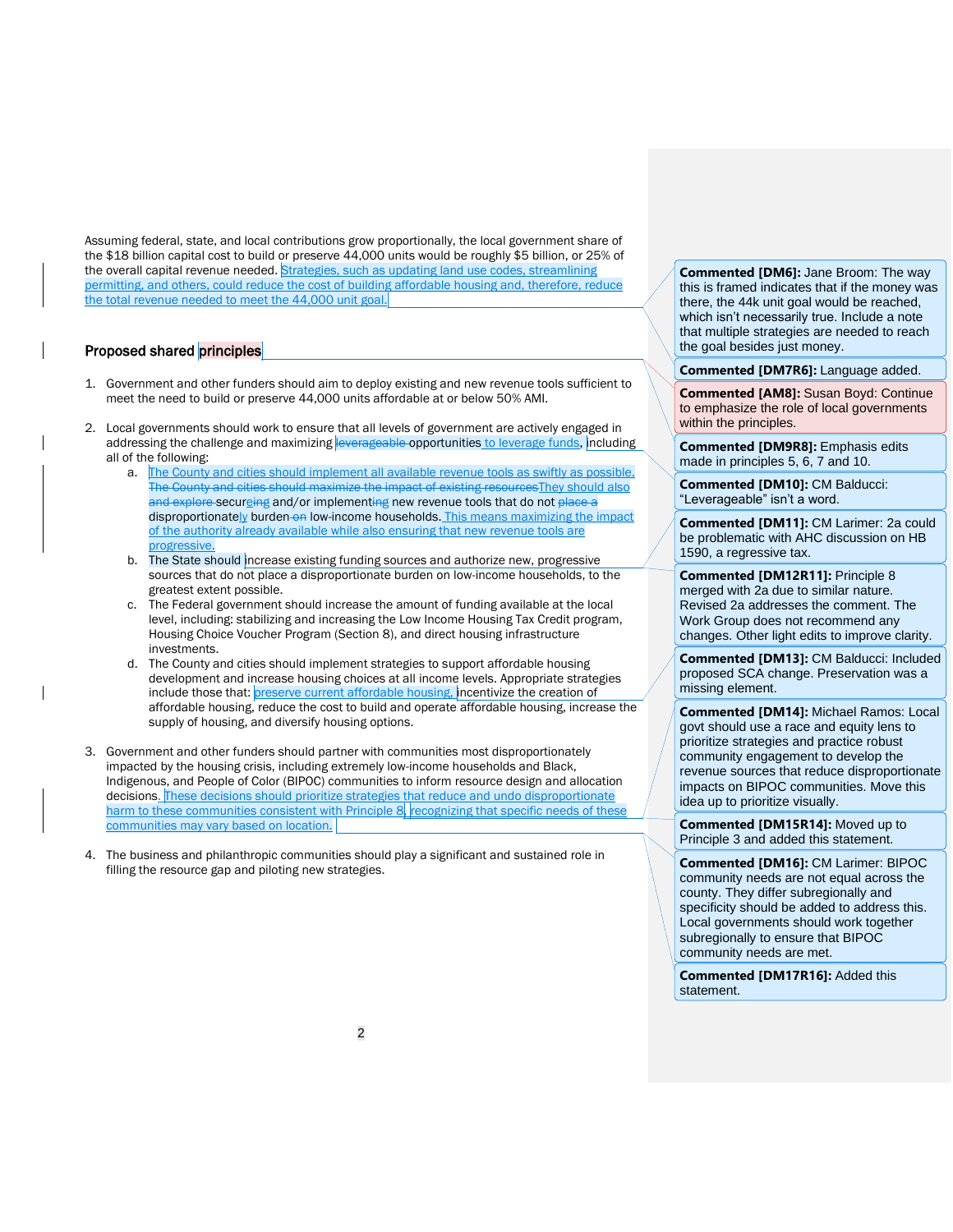- 5. Local, state, and federal governments and other private funders All actors should be strive for transpareneyt about: 1) how money is spent; 2) the outcomes of spending, including by race; and 3) the remaining housing and funding gap. It is essential to keep the public and officials educated on the status of need versus availability of affordable housing.
- 6. The regionLocal governments and the state should implement a variety of revenue sources that help build overall resilience in revenue for affordable housing to mitigate the impact of fluctuations in the economy.
- 7. When-revenue sources are identified and deployed, local jurisdictions and funders implement new revenue, they should collaborate regionally and subregionally <del>coordinate to promote</del> regionalin the implementation and distribution of housing funding to achieve the priorities identified within these principles.
- The County and cities need to implement all of the tools available as swiftly as possible. This means maximizing the authority already available while also seeking to ensure that new revenue tools are progressive.
- 9.8. Jurisdictions implementing new revenue tools should prioritize serving those most disproportionately impacted by the affordable housing crisis, because these needs are not met by the private market. This includes:
	- a. Capital investments and ongoing operating and services support for new and existing projects serving 0%-30% AMI households. This includes support for permanent supportive housing and workforce 0-30% AMI housing.
	- b. Projects that promote access to opportunity, anti-displacement, and wealth building opportunities for Black, Indigenous, and People of Color communities. Some of these projects, such as affordable homeownership, may serve households above 50% AMI. These costs would not be included in the revenue projections for the 44,000 unit need.
- 10.9. Local governments should encourage Tthe state and federal government to should design and implement revenue authority to maintain maximum flexibility and align with these principles to aid ensure the region incan nimbly meeting the housing need and adapting as necessary.

Approved XX XX, 2020 by the Affordable Housing Committee of the King County Growth Management Planning Council.

Committee Membership:

- Council Chair Claudia Balducci (Committee Chair), *King County Council*
- Susan Boyd (Committee Vice Chair), *Bellwether Housing*
- Don Billen, *Sound Transit*
- Alex Brennan, *Futurewise*
- Jane Broom, *Microsoft Philanthropies*
- Caia Caldwell, *Master Builders Association of King and Snohomish Counties*
- Kelly Coughlin, *SnoValley Chamber of Commerce*
- Chelsea Hicks, *Northwest Justice Project*
- Stephen Norman, *King County Housing Authority*
- Michael Ramos, *Church Council of Greater Seattle*
- Brett Waller, *Washington Multi-Family Housing Association*
- Councilmember Jeanne Kohl-Welles, *King County Council*

**Commented [DM18]:** HIJT Revenue Work Group: Suggested edit to improve clarity.

**Commented [DM19]:** Alex Brennan: Encourage coordination among cities on implementation of revenue tools to avoid unequal tax burdens across the county. Cities shouldn't raise revenue on their own; they should commit to implementing revenue sources together.

**Commented [DM20R19]:** Sentence modified to reflect the Committee's interest in encouraging coordination among jurisdictions and minimize use of passive voice.

**Commented [DM21]:** HIJT Revenue Work Group: Merged with 2a due to similar nature of the two principles.

**Commented [DM22]:** CM Balducci: Removed second sentence as proposed by SCA.

**Commented [DM23]:** CM Balducci: Included edits proposed by SCA.